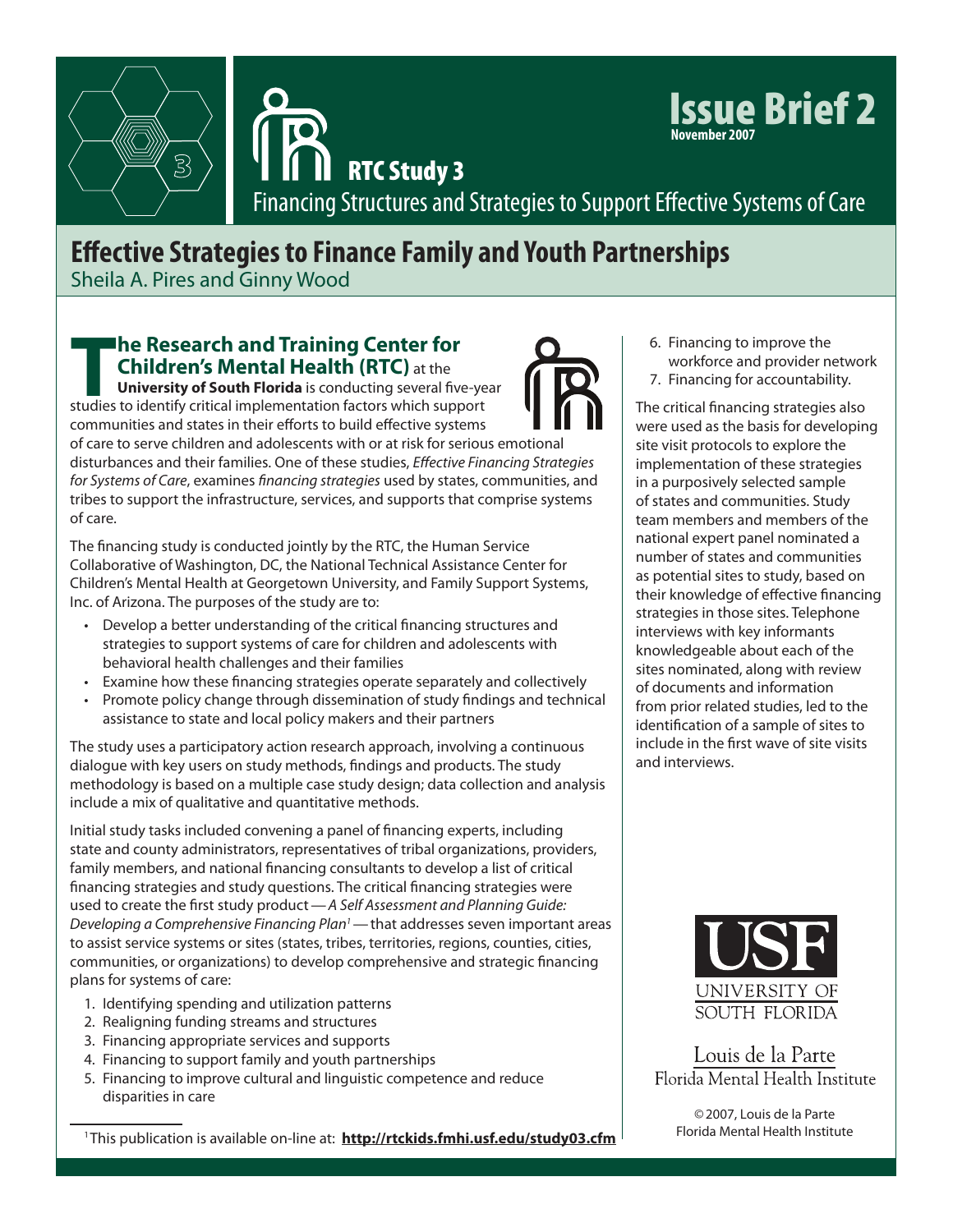The sample included four states and four regional or local areas:

- **• Arizona and Maricopa County**: A statewide behavioral health carve out operated under an 1115 waiver utilizing locally-based, capitated Regional Behavioral Health Authorities (i.e., behavioral health managed care organizations —BHOs); the BHO in Maricopa County (Phoenix) at the time of the site visit was Value Options
- **• Hawaii**: A statewide behavioral health system operated through the schools and managed care organizations for children needing short-term services and through the state Child and Adolescent Mental Health Division for children with serious emotional challenges and their families
- **New Jersey:** A behavioral health carve out utilizing a statewide Administrative Services Organization and locally-based Care Management Organizations and Family Support Organizations
- **Vermont:** A statewide mental health system managed by the Department of Mental Health utilizing legislatively-mandated state and local interagency teams and designated provider agencies
- **Bethel, Alaska:** The administrative and transportation hub for the 56 villages in the Yukon-Kuskokwim Delta, with behavioral health services administered by the Yukon Kuskokwim Health Corporation (YKHC), a tribal organization, which administers a comprehensive health care delivery system for the rural communities in southwest Alaska
- **Central Nebraska:** A 22-county partnership among Region 3 Behavioral Health Services, the Central Service Area of the Office of Protection and Safety, the State Department of Health and Human Services (DHHS), and Families CARE, a family-run organization, providing services and supports to several sub-populations of children with serious behavioral health challenges or at high risk
- **• Choices, Inc**: A nonprofit, community care management organization operating in Marion County, Indiana; Hamilton County, Ohio; Montgomery County, Maryland; and Baltimore City, MD, which coordinates services for children and families with serious behavioral health challenges who are involved in one or more governmental systems
- **• Wraparound Milwaukee**: A behavioral health population carve-out, operated by the Milwaukee County, Wisconsin Behavioral Health Division, serving several subsets of children and youth with serious behavioral health challenges and their families who also are involved in child welfare and juvenile justice systems

Site visits were conducted to Arizona, Hawaii, Vermont, Bethel, and Central Nebraska and involved in-depth interviews with key stakeholders about the various financing approaches in use. Abbreviated site visits and telephone interviews were used to gather updated data from New Jersey, Choices, and Wraparound Milwaukee, all of which had been studied previously by members of the study team. Examples of effective financing strategies in each of the sites were reviewed and analyzed by the study team.

This Issue Brief presents the results of the first wave of site visits with respect to financing strategies to support family and youth partnerships. It is intended as a technical assistance document to assist stakeholders to identify strategies and approaches that might be implemented or adapted in their own states, tribes and communities.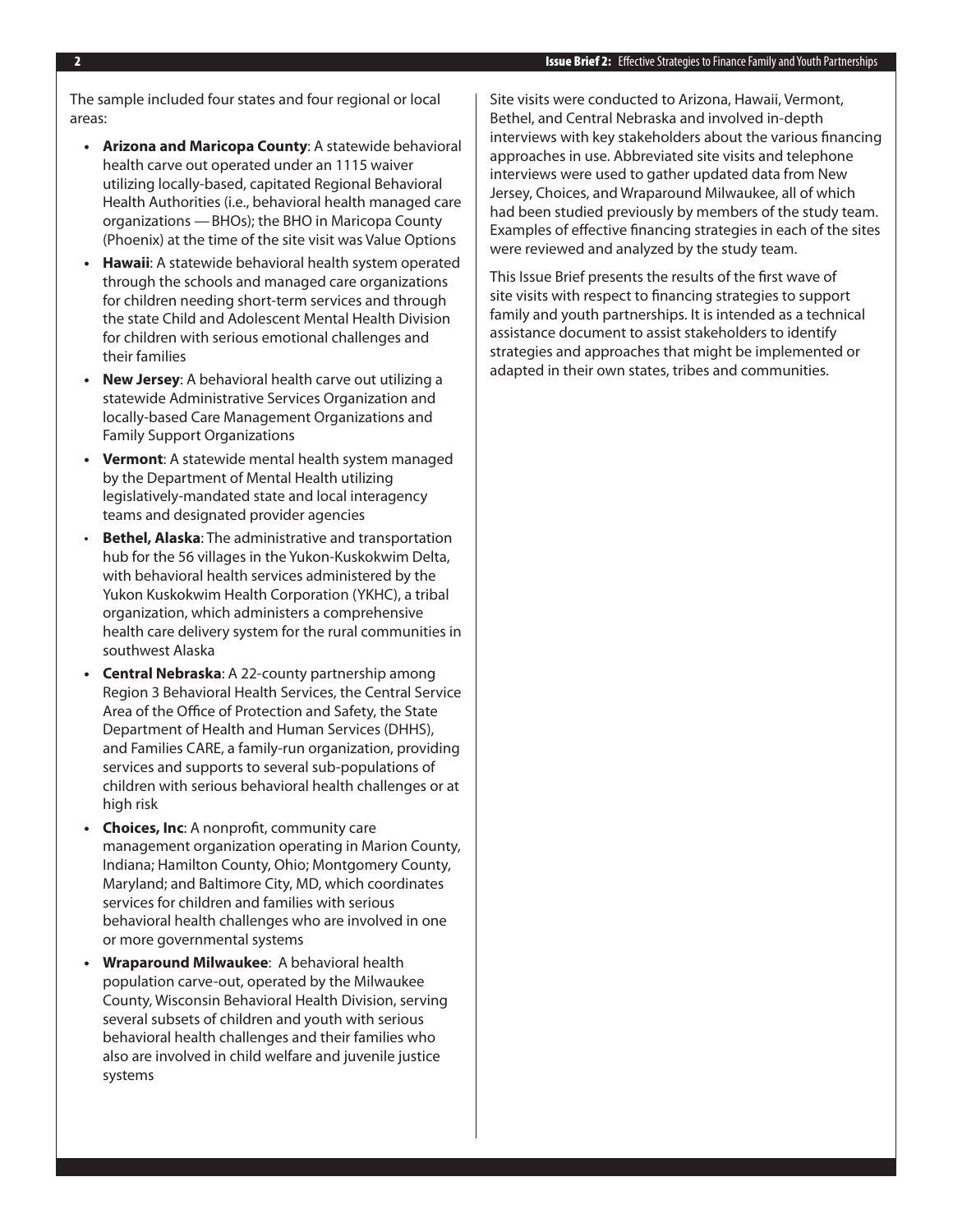# Financing to Support Family and Youth Partnerships

**Acentral tenet of the systems of care philosophy is that families and youth are full partners in all aspects of the planning and delivery of services. The concept of family and youth involvement has been strengthened over** youth are full partners in all aspects of the planning and delivery of services. The concept of family and youth involvement has been strengthened over time, and the new concept of *family-driven, youthguided* care is achieving broad acceptance. Family-driven care means that families have a primary decision making role in the care of their own children, as well as in the policies and procedures governing care for all children in their community, state, tribe and nation. Similarly, youth-guided care means that young people have the right to be empowered, educated, and given a decision making role in their own care and in the policies and procedures governing care for all youth in their community, state, tribe and nation. Financing strategies are needed to support partnerships with families and youth at the service delivery level in planning and delivering their own care and at the system level in designing, implementing, and evaluating systems of care. In addition, partnering with families and youth requires financing for services and supports not only for the identified child, but also for family members to support them in their care-giving role. Financing to fund program and staff roles for family members and youth also reflects a system of care that is committed to partnerships, as does financing for family-and youth-run organizations.

# **Financing for Family and Youth Involvement at the Policy and System Management Levels**

### **Key Strategies include:**

- contracting with family organizations for participation in policy making and system management, including payment of stipends and supports, such as child care, transportation and meals, for family and youth participation at the policy and system management levels
- financing training and leadership development to prepare families and youth for participation in policy making and system management

## **Contracting with Family Organizations**

Contracts with family organizations are the most frequent vehicle used by the sites to ensure family and youth voice at the policy and system management levels. *Arizona, Hawaii, Vermont, New Jersey, Central Nebraska, Choices, and Wraparound Milwaukee*  all contract with family organizations to fulfill a wide variety of policy making and system management roles, including: serving on committees and advisory bodies; participating in quality improvement and evaluation activities; providing training; providing family advocates, peer mentors, and ombudspersons; developing and disseminating information; expanding the family and youth movement through outreach and education; and organizing and facilitating youth groups and youth councils.

In *Arizona,* Arizona Department of Health Services, Division of Behavioral Health Services (ADHS/ BHS), uses federal discretionary (e.g., Federal State Infrastructure Grant) and block grant dollars to support family involvement in policy making. The state contracts both with MIKid (the statewide family organization) and the Family Involvement Center (FIC) in Maricopa County to provide stipends for family involvement in policy making and to ensure that families have access to other supports, such as transportation, to participate effectively, as needed. The state also received a Federal Center on Substance Abuse Treatment (CSAT) adolescent substance abuse grant and included both MIKid and FIC in the grant. The family organizations hold both mini-conferences and a statewide conference to reach more families. The state also paid the first-year dues of these organizations to belong to the Arizona Council of Providers to ensure that family voice is heard within the organized provider community. Families serve on the state's committee to select the contracted Regional Behavioral Health Authorities (RBHAs), and the state's contracts with RBHAs include requirements for family partnerships in policy making at the RBHA level. In turn, the RBHA's contracts with providers require family partnerships. Arizona uses independent quality monitoring teams that include family members, who are involved in Practice Reviews that involve chart reviews and interviews with families served by the system; the interviews are conducted by a team of family members and wraparound specialists. At the time of the study, ADHS/ BHS was issuing a new Request for Proposals (RFP) for consumer and family involvement at the policy level —for example, to continue support for families to serve on committees, to participate in practice evaluation, and to create a hot line for families. The RFP included a priority on establishing a family advocacy center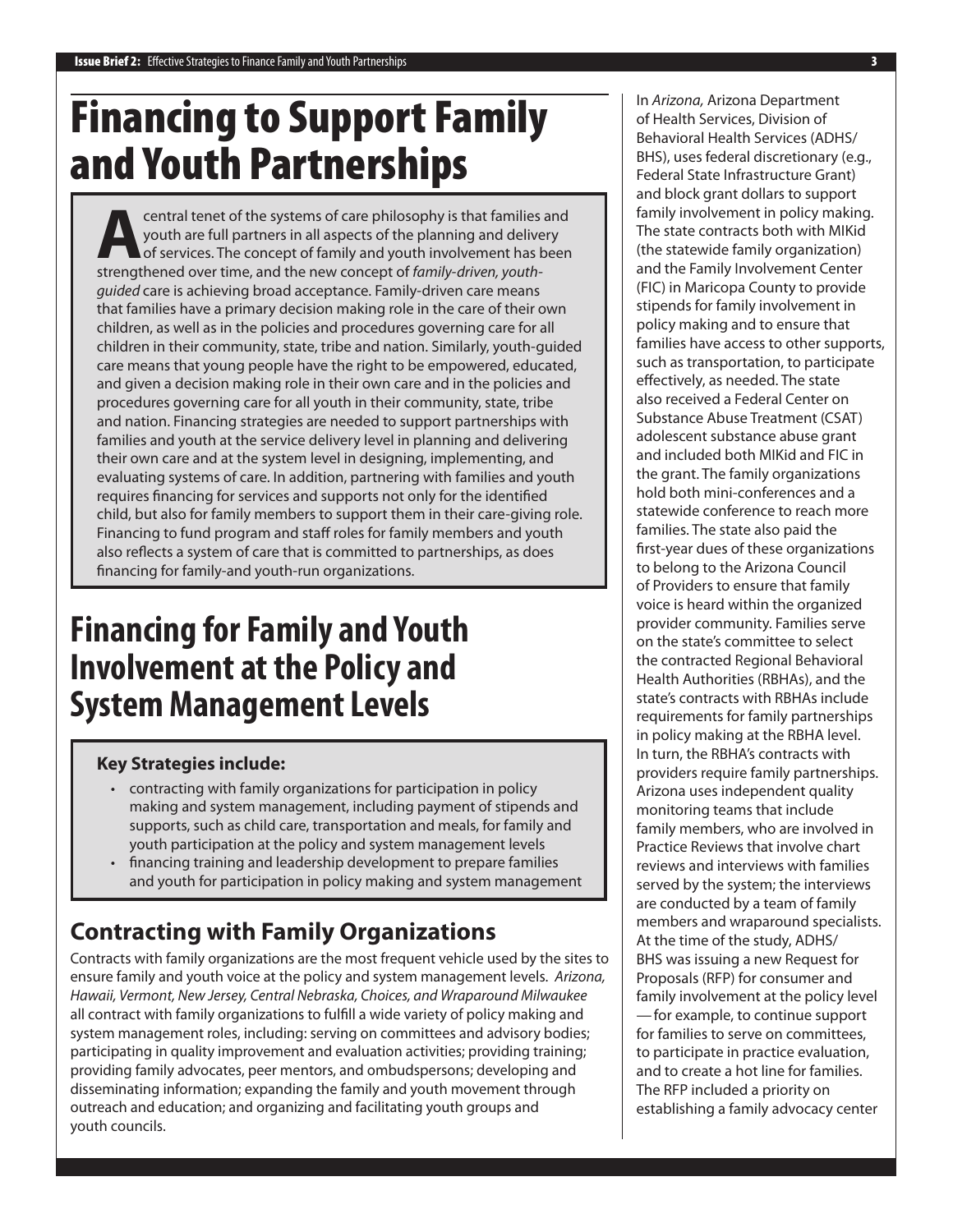serving Latino families. MIKid and FIC submitted a joint proposal to clarify their respective roles, and the proposal subsequently was funded.

In Maricopa County (Phoenix), the RBHA (behavioral health managed care organization) at the time of the site visit was Value Options (VO), which was investing significant resources in the Family Involvement Center. VO's contract with FIC at that time was for \$900,000 for "system transformation" activities in Maricopa County, including: staffing and participating on the Children's Advisory Committee for VO; family recruitment and training; organizing open education opportunities for families; information and referral; cofacilitation of meetings; recruitment and training of family support partners (who are out-stationed with each of the Comprehensive Service Providers); and technical assistance to providers and others on family partnership. Every family enrolled with VO received a Family Handbook developed by FIC and was invited to attend orientation sessions conducted by FIC. VO also had several full-time family members on staff, with two devoted to the children's system at the time of the site visit. Initially, FIC got started with a small grant from a local foundation and then became funded as described with system dollars.

In *Hawaii*, most of the supports for family and youth participation at the policy and system management levels are provided through a contract from the State Child and Adolescent Mental Health Division (CAMHD) to Hawaii Families As Allies (HFAA), the statewide family organization. State general fund dollars and federal block grant funds are used to fund the activities of the family organization. Funding level was at approximately \$722,000 at the time of the site visit. HFAA reported a staff of 17–18 people who are available to participate on a range of committees and other policy-level activities through the contract resources. CAMHD may finance transportation to support some policy-level

participation outside of this contract; this is financed through flexible funds for ancillary services. In particular, assistance is available if transportation to another island is necessary. Family members also serve as co-chairs with professionals on the Community Children's Councils (CCCs); there are 17 of these in the state. These councils meet monthly to plan for and assess the strengths and needs of the children's mental health system in their respective communities. Quarterly statewide meetings of the CCC chairpersons are held. Through a Federal system of care grant focusing on youth in transition to adulthood, Hawaii Families As Allies also is establishing a young adult support organization and preparing/ mentoring youth to participate in policy making activities.

CAMHD's contracts with provider agencies require the submission of youth engagement and family engagement policies that include a statement of the agency's commitment to involve youth and families in all levels of the organization, as well as a means of ensuring that youth and family members are engaged in their direct treatment plan development and evaluation, organizational quality assurance activities, and organizational management and planning activities. Parent partners employed by HFAA serve on provider policy committees and management teams.

In *Vermont,* State law (Act 264—Title 33 Human Services §§ 4301–4305) mandates family participation at all levels of the system of care, including on individual treatment teams, Local Interagency Teams (LIT), the State Interagency Team (SIT) and the State Advisory Board. To support this involvement, the State Department of Mental Health contracts with the Vermont Federation of Families for Children's Mental Health for participating in system of care decision-making and advisory roles, for developing and carrying out parent and provider training activities, for outreach, peer support, and referral, and conducting special projects to strengthen parent/ family awareness about the system of care and its resources. The Federation also serves as a resource to the state and local mental health agencies, and works as well to grow parent leadership on children's mental health. This includes making connections between family members ready to move into system-level work and policy groups and those committees and groups looking for new members at the regional and state levels. At the time of the site visit, the contract amount was \$93,000, indexed for increases, and the contract was financed by state mental health general revenue and Federal discretionary grant funds.

In *New Jersey,* the State Department of Children and Families contracts with Family Support Organizations (FSOs) in 23 localities throughout the state. The FSOs are family-run, not-for-profit organizations designed to ensure that the family voice is incorporated at the system and service level. The FSO acts as peer support for families and as a guide for professionals. The NJ system's locally based Care Management Organizations are required to utilize the services of the FSOs. The FSOs provide advocacy, information, referral, education, and mentorship. The state finances the FSOs using a combination of state mental health and child welfare general revenue and Medicaid administrative case management dollars.

In *Central Nebraska,* the behavioral health system for children and families operates as a "three legged stool", including: 1) Region 3 Behavioral Health Services (BHS); 2) Nebraska Department of Health and Human Services, Central Service Area, Office of Protection and Safety; and 3) Families CARE, the family organization. When Nebraska received a Federal system of care grant in 1997, families voiced the need for an independent family organization; thus, Families CARE was created to provide support, advocacy, education and care management services for families who have children with emotional and behavioral difficulties. Region 3 BHS contracts with Families CARE to support these functions, as well as certain evaluation components that measure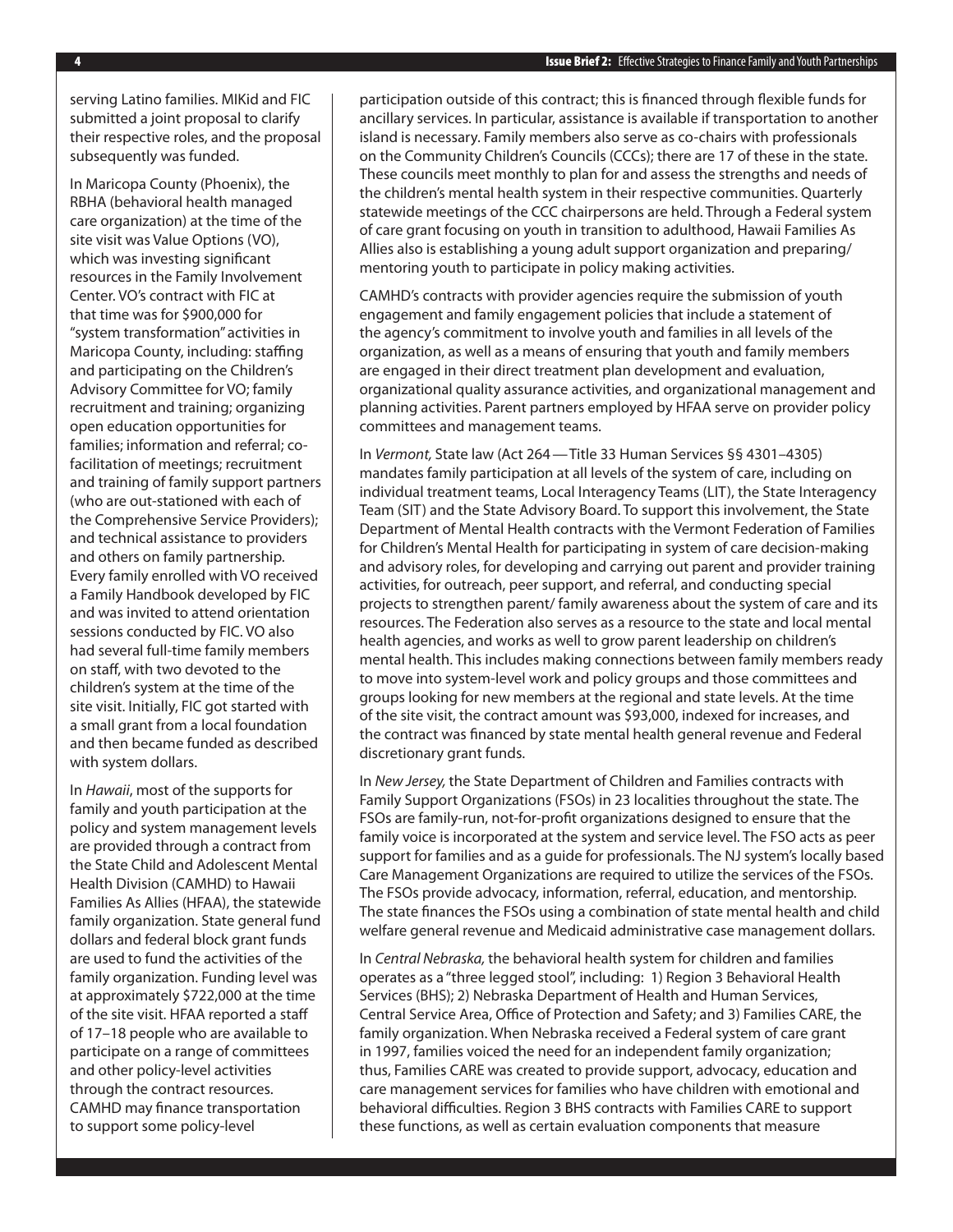wraparound fidelity and family and youth satisfaction. Through the contract with Region 3, Families CARE is able to reimburse families for expenses incurred to participate at the policy and system management levels, such as providing meals, gas money, and child care. Families CARE also developed an active youth-run organization, YES (Youth Encouraging Support). Initially, the Federal system of care grant was used to fund Families CARE. At the time of the site visit, Region 3 BHS contracted with Families CARE for \$472,000/year, utilizing funds saved from its Integrated Care Coordination Program (i.e., a care management entity financed through a case rate). This began as a cost reimbursement contract, and then moved to 8% of the case rate, based on actual costs.

In *Choices in Marion County, IN*, support for family participation at the system level is provided through a contract with Rainbows, the family organization in Marion County. Also, the Governor's Office in Indiana offers scholarships for families to attend policy meetings, conferences, and training at the state level. The Choices' contract with Rainbows at the time of the site visit was in the amount of \$225,000 per year and was financed through Choices blended funding pool, which draws on child welfare, juvenile justice, mental health, and special education general revenue. Rainbows' contractual requirements include: operate a hot line; offer a family support group with monthly meetings; produce a newsletter; trouble shoot; conduct trainings; and public speaking. The contract supports four full-time staff, offices (provided by Choices at a minimal rent), technology, etc. The staff of Rainbows also receives the Choices employee benefit package. Participation in policy making functions related to the Dawn Project is included in Rainbow's role, such as participation on the Marion County System of Care Collaborative.

In *Wraparound Milwaukee*, a contract with the family organization, Families United for Milwaukee County, provides the vehicle for support of family participation at the policy level. At the time of the site visit, the Wraparound Milwaukee contract with Families United was in the amount of \$300,000/year and was funded through Wraparound Milwaukee's blended funding pool, comprised of Medicaid capitated dollars and child welfare and juvenile justice general revenue. The family organization pays for parent stipends to participate in policy and team meetings, conducts training of care coordinators, employs the system's education advocate, holds family events, provides family education and support, provides 1:1 family peer support, and publishes a newsletter. There is also a Youth Advisory Committee in development.

### **Financing Training and Leadership Development to Prepare Families and Youth for Participation in Policy Making**

Leadership development activities are financed in a number of the sites to prepare families and youth for participation in policy making and system management activities.

In *Hawaii,* the State's contract with Hawaii Families As Allies (HFAA), financed with state general revenue and Federal block grant funds, includes family leadership training. The curriculum developed for this purpose is now used nationally. HFAA's Leadership Academy is comprised of three days of training and is held 3 times per year. The training provides family members with a range of knowledge and skills, including: understanding the legislative system, and the structure of the mental health system, how to build relationships with policy makers, how to speak in front of an audience, how to make family voices heard, etc.

At the time of the study, *Arizona* had spent \$7 million to date in tobacco monies, Federal discretionary and formula grants, and Regional Behavioral Health Authority investments (i.e. investments by local Medicaid behavioral health managed care organizations utilizing administrative dollars or reinvested "savings") to pay for training. This has included training and coaching of families related to policy level participation.

In *Vermont*, the Department of Mental Health's contract with the Vermont Federation of Families for Children's Mental Health provides training and supports for families and others. These trainings focus on a range of issues, from service-related matters to leadership development. At the time of the study, a Federal Substance Abuse and Mental Health Services (SAMHSA) grant also supported the Federation as the Vermont Statewide Family and Consumer Driven Leadership Team "to drive the implementation, sustainability and improvement of effective mental health and substance abuse prevention and treatment services for children, youth, young adults and their families."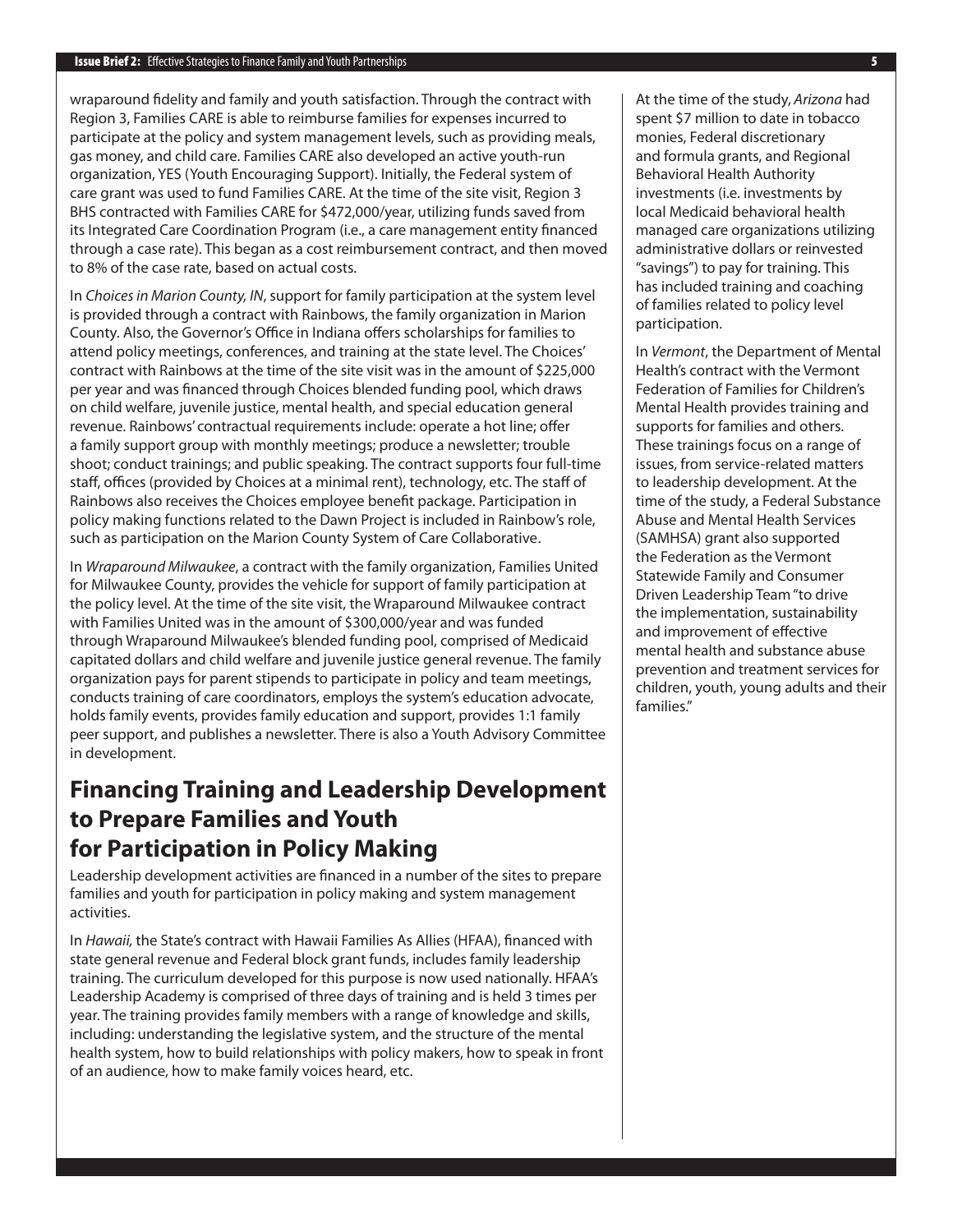# **Financing for Family and Youth Involvement at the Service Delivery Level**

### **Key Strategies include:**

- • financing supports for families and youth to participate in service planning meetings
- financing family and youth peer advocates
- financing to train providers on how to partner with families and youth
- • financing to provide families and youth with choices of services and/or providers
- financing services and supports to family members and caregivers (not just to the identified child)
- financing family organizations to provide direct services

### **Financing Supports for Families and Youth to Participate in Service Planning Meetings**

The sites studied incorporate financing to support family and youth participation in service planning meetings. They typically pay for such supports as transportation, child care, food, and interpretation on an as-needed basis.

In *Arizona,* family and youth participation on child and family teams is one of the core principles of the system. The behavioral health managed care system pays for child care, transportation, food, and interpreters as needed, utilizing capitated or administrative Medicaid and mental health block grant and general revenue funds, depending on the need.

In *Hawaii,* child care may be provided if the family member has to fly to another island to participate in a child and family team meeting. In some instances, a child may be served on another island, for example, if a child needs to be in a different environment or requires hospitalization, which is available only on Oahu. Transportation and food are funded out of ancillary funds. Parent partners can advise families as to the availability of these resources and can help families to obtain them from the Family Guidance Centers when necessary. In addition, Hawaii Families As Allies (HFAA) provides some training for families on how to participate in service planning (such as training in advocacy, communication, how to speak up, how to become informed about what services are available, etc.)

In *Vermont*, the participation of parents/family members on child and family teams is fundamental to system of care assessment, service planning and plan implementation. The local team determines the appropriate funding resources for supports, such as child care, interpreter services and/or transportation, that permit and facilitate family participation (and without which the parent/family member might not be able to participate). The funding resources depend on the supports required (e.g., interpreter services would be covered by Medicaid; others by state mental health, other partner agency funding or available flexible funds.)

*Choices* is committed to remove potential barriers, such as transportation, child care, and conflicts with work, to facilitate and maximize family involvement in service planning team meetings. Depending on a family's needs, payments can be provided for bus passes, reimbursement for gas, and child care—including providing checks for child care in advance of the meeting. If necessary, arrangements can be made for someone at Choices' offices to provide child care during child and family team meetings. Flexible funds from Choices' blended funding pool are used to cover costs such as these.

In *Wraparound Milwaukee*, family and youth participation on child and family teams is a core principle. The system pays for child care, transportation, food, and interpreters to ensure that families can participate, using dollars from its blended funds pool.

### **Financing Family and Youth Peer Advocates**

Most of the sites provide financing for family and/or youth peer advocates. The role of these peer advocates typically includes working with families and youth to support them through the service planning and delivery process, help with navigating systems, and providing a variety of types of direct assistance.

In *Arizona,* the behavioral health managed care system covers family and youth peer support as a Medicaid-covered service. All Comprehensive Service Providers (core service agencies) are required to hire Family Support Partners (FSPs). In Maricopa County, FSPs are recruited, trained, and coached by the Family Involvement Center, though they are employed by the Comprehensive Service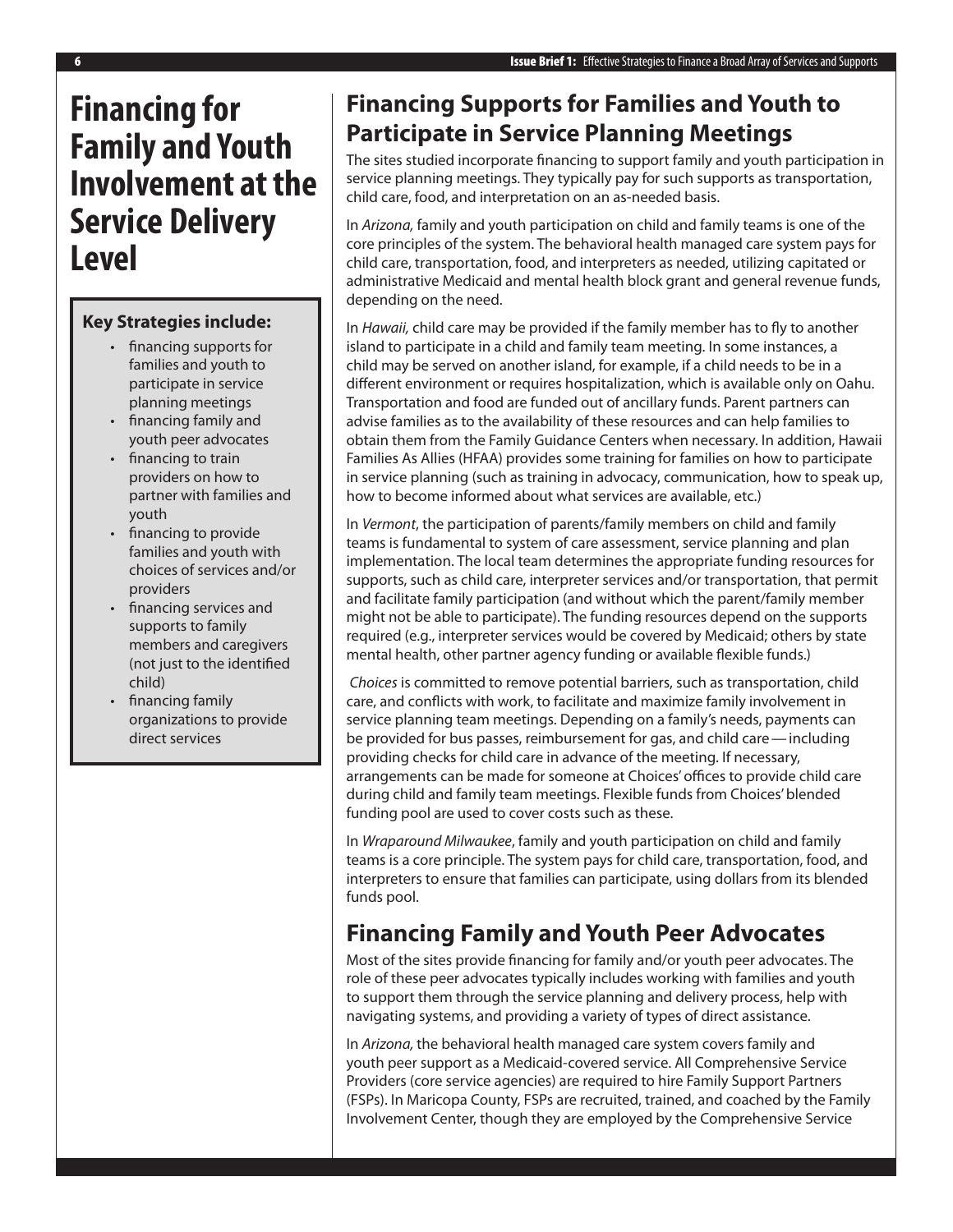Providers. This arrangement enables FSPs to feel part of and supported by a larger family movement. A new type of Medicaid provider which the state created, called Community Service Agencies (CSA), employs, trains, and supervises family and youth peer support providers. CSAs are agencies that do not have to be licensed as behavioral health clinics. For example, the Family Involvement Center in Maricopa County is a CSA and provides family-to-family and youth-to-youth peer support directly and bills the Maricopa County behavioral health managed care organization for the service. At the time of the study visit, the Family Involvement Center in Maricopa County had just agreed to develop for the child welfare system community/family supports for families at risk but whose children are not yet removed from home (in a "Family-to-Family" approach) in one zip code in the county. Title IV-E waiver funds were to be used to support FIC's activities for the child welfare system. Child welfare also was launching a "Building Better Futures" initiative that would assign parent mentors who had had involvement with child welfare to at-risk parents. Child welfare is hoping to recruit these parent mentors through its substance abuse providers. Child welfare has used the MAPP training (National Model Approach to Partnership in Parenting out of Atlanta) and indicated that the Arizona Department of Health Services, Division of Behavioral Health Services (ADHS/BHS) also adapted this model statewide with a therapeutic overlay for its therapeutic foster care providers.

In *Hawaii*, the State's contract with Hawaii Families As Allies includes recruitment and support for parent partners, who serve as peer advocates and provide assistance and support to other family members. Parent partners are employees of Hawaii Families As Allies (HFAA). Parent partners attend meetings such as Individual Education Plan (IEP) meetings and court proceedings with families, conduct workshops and support groups for families, and support families in a variety of other ways. Typically, parent partners work out of their homes, but they are tied to the various Family Guidance Centers, and they also serve on Family Guidance Center committees and management teams, representing the interests of and advocating for families. Care coordinators provide a packet of materials about the availability of parent partners and about HFAA to family members receiving services. In addition, Family Guidance Centers make referrals to the parent partners for support. The registration process at Family Guidance Centers was modified to include explanation of the role of parent partners and to obtain consent for the parent partner to contact the family to provide support. At the time of the site visit, new work was being undertaken to develop youth mentors to provide positive role models to other youth in areas such as social and life skills. Some youth mentors will receive stipends from the federal system of care grant in Hawaii. Curriculum development to provide training for this role was underway. A new RFP at the time of the study required provider agencies to have a Family Specialist and a Youth Specialist. These roles can be assigned to direct service staff, but must be at least half-time positions.

In *New Jersey*, the State funds Family Support Organizations (FSOs) in each region, which provide advocacy, support and education at the system and service delivery levels. They are funded with a combination of state general revenue, Medicaid administrative case management dollars, and federal discretionary grants. FSOs are required to fund Family Support Coordinators to work closely with families served by Care Management Organizations (CMOs), providing peer support and advocacy. The Family Support Coordinators are individuals with children involved in the system or who have been diagnosed with emotional problems and are available for families who request their help. A primary focus is to support the family's involvement in the individualized service planning process to ensure that the plan is supportive of their concerns, values and preferences.

In *Nebraska,* Family Partners are employed by Families CARE to provide support for each family served through the wraparound process. Each Family Partner is recruited from and based within the community in which he/she resides. In addition, Families CARE coordinates YES—Youth Encouraging Support, a group of 200–300 youth in Region 3, who work to educate professionals, families, and peers on mental health issues and to reduce the stigma within their communities. YES also provides support to other youth who have mental health disorders and provides a youth voice within the local systems of care. Family Partners and YES are programs that Families CARE operates through its contract with Region 3 Behavioral Health Services (BHS). Funding for the contract comes from allocating a percentage of a blended funding case rate comprised of child welfare, juvenile justice and mental health dollars that supports Region 3's Integrated Care Coordination Unit (ICCU). In addition, YES applies for small grants for specific activities, and the youth fundraise.

*Choices* pays for family advocates on a fee-for-service basis. Every family served has access to a family advocate to accompany them to child and family team meetings and for other sources of support. Family advocates are employed by the family organization (Rainbows) and are available on an as-needed basis. Choices utilizes its blended funding pool to pay for family advocates.

*Wraparound Milwaukee* also pays for family peer support and youth peer support on a fee-for-service basis; however, family and youth peer mentors are not employees of the family organization. Rather, peer support is provided through individuals and agencies that are part of Milwaukee Wraparound's extensive provider network. They are paid for through Milwaukee's blended funding pool.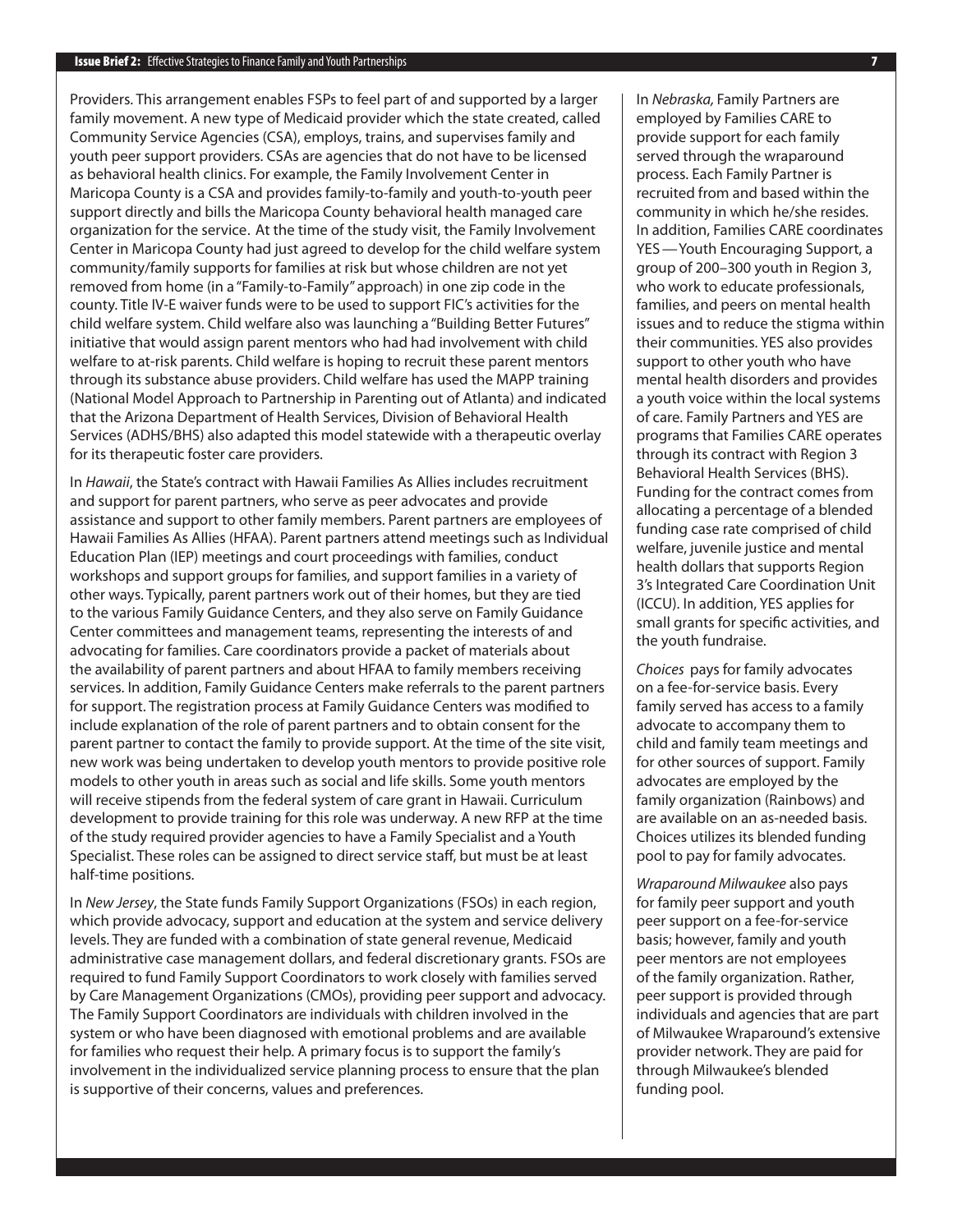## **Financing to Train Providers on How to Partner with Families and Youth**

The sites use various approaches to finance training for providers on how to partner with families and youth.

In *Arizona,* the State has invested tobacco settlement dollars, Federal discretionary and formula grants, and Regional Behavioral Health Authority (i.e. behavioral health managed care organization) investments to pay for training and coaching of families, providers and others to develop a statewide practice approach designed to actualize Arizona's vision of familycentered practice and its system of care principles. In Maricopa County, the Family Involvement Center partnered with the behavioral health managed care organization's training department, Comprehensive Services Providers (i.e., core service agencies), and others to design a curriculum on how to partner with families and youth.

In *Hawaii,* state training for providers, as a matter of course, includes a focus on partnering with families. Family members are employed as trainers and provide training on effective partnerships and collaboration with families. There also are resources in the Hawaii Families as Allies budget to train providers in how to partner with families and youth. The state plan also includes parent partners providing group and individual training to line staff on partnering with families and youth. In addition, the second annual Young Adult Support Group Planning Summit was being planned at the time of the study with the theme of "Why Not Me?" This will be used as a vehicle to share with providers the vision of youth voice and youth involvement and provide training about how to partner with youth.

*Choices* uses a Community Resource Manager as the designated individual in each site who works closely with providers, including: identifying providers to participate in the network; negotiating rates; and arranging for, coordinating, or providing training on best practices, innovations, etc. One aspect of the training for providers in the network is on family-driven care. Community Resource Managers arrange for training provided by family members; family members employed by the family organization, Rainbows, can provide such training locally or can travel to other sites. The contract with Rainbows, financed from the blended funding pool, covers these costs.

*Wraparound Milwaukee* trains all providers in its underlying principles, values and operating procedures, in the child and family team concept and operations and in the wraparound approach, including the essential principle of family and youth partnership. It also tracks fidelity through its quality improvement (QI) system.

### **Financing to Provide Families and Youth with Choice of Services and/or Providers**

Most of the sites use an individualized care planning process with child and family teams in which the youth and family are integral to decision making about the services and supports that will be provided. In addition, the sites offer choices of providers to families and youth when possible.

*Arizona's* managed care structure, which combines Medicaid, State Children's Health Insurance, mental health and substance abuse block grant, and state general revenue funds, along with its broad benefit design, allows families choice of providers (in areas where there are not serious provider shortages), and the use of a child and family team process that closely involves families. In addition, the system can enter into individual contracts with a provider that is outside the managed care network if there is a need for the service. These are known as "single case agreements". Also, the system uses flex funds to further support family choice.

In *Choices,* the child and family team meetings offer families options of providers if there is a sufficient volume of providers for the services in question. To the extent possible, providers of services are customized to the community or neighborhood in which the family resides, with the goal of establishing connections with providers that families will be able to maintain independently after their involvement with Choices has ended. Typically, two or three suggestions of providers for a service are brought to the child and family team meeting. The family is able to choose or may rely on the recommendation of the care coordinator.

In *Milwaukee Wraparound,* the child and family team, on which the family and youth are key players, determines the array of services and supports for the child and family, drawing from a very broad provider network of over 200 providers and 85 services and supports and access to flexible, individualized (e.g., onetime) supports as well. The plan of care developed by the team details the specific services and supports that will be provided, but not the specific provider. The family itself may choose the provider. This also creates a built-in quality improvement check for the system because if families are not choosing particular providers, the system will have that information and can begin to analyze the underlying reasons as to why a given provider is not being chosen by families.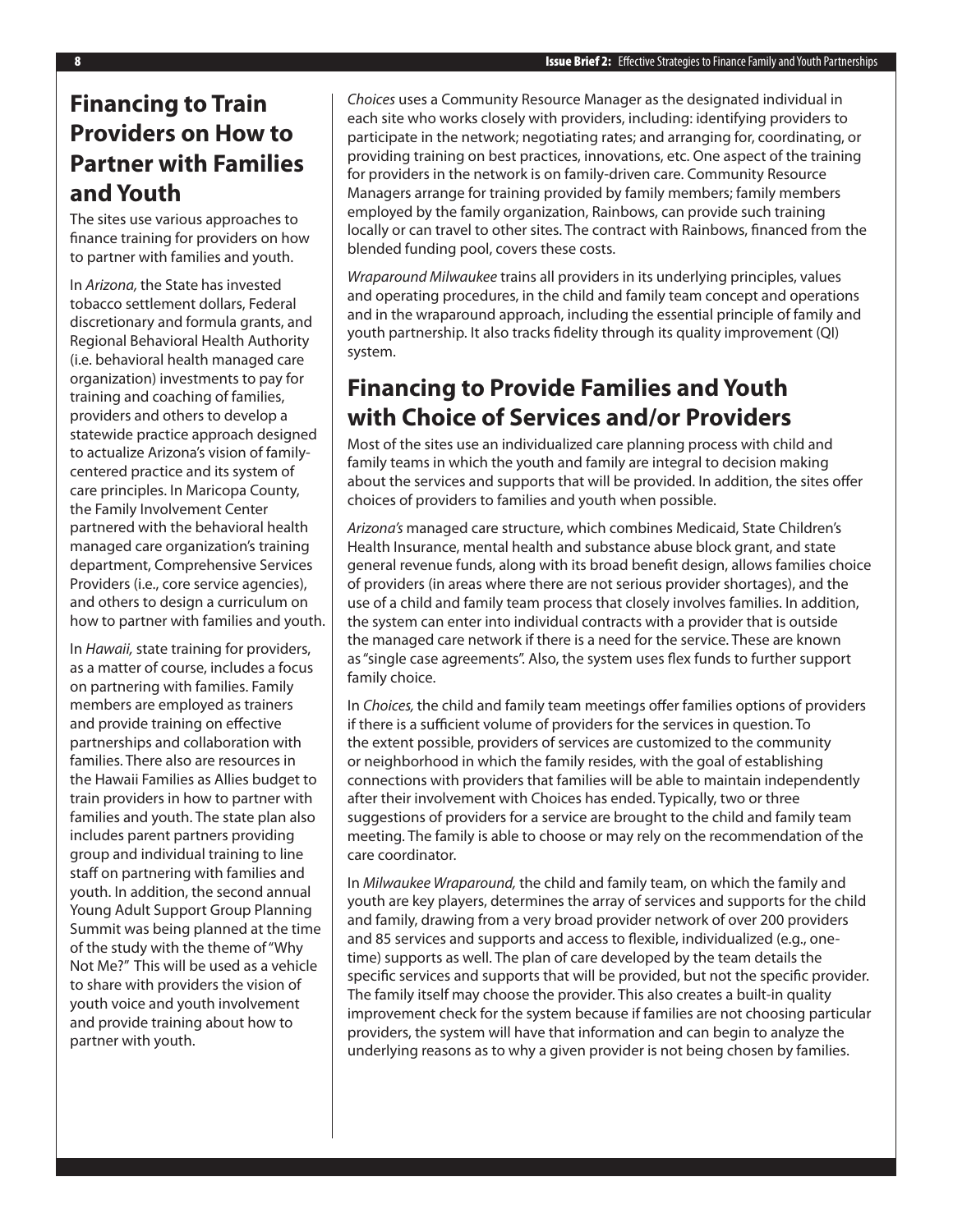## **Financing Services and Supports to Family Members and Caregivers (Not Just to the Identified Child)**

The sites have incorporated strategies to ensure that services and supports can be provided to families and are not limited to the "identified child." These strategies include: coverage of these services under Medicaid; use of other agencies' funds; use of flex funds; and use of blended or braided funding structures supported by case rates.

In *Arizona,* Medicaid can pay for family education and peer support, respite, behavioral management skills training and other supports to families if these supports are geared toward improving outcomes for the identified child. The child does not have to be present. Medicaid also can be used to pay for transportation and interpretation services for families. Non-Medicaid allowable services—for example, certain cultural supports, such as Native healers—can be paid for with non-Medicaid dollars in the Regional Behavioral Health Authority (RBHA) capitation. Arizona also defines "family" broadly. The Medicaid Covered Services Guide provides the following definition of family and guidance regarding coverage of services to family members—"For purposes of services coverage and this guide, family is defined as:

(1)'The primary care giving unit and is inclusive of the wide diversity of primary care giving units in our culture. Family is a biological, adoptive or self-created unit of people residing together consisting of adult(s) and/or child(ren) with adult(s) performing duties of parenthood for the child(ren). Persons within this unit share bonds, culture, practices and a significant relationship. Biological parents, siblings and others with significant attachment to the individual living outside the home are included in the definition of family.' In many instances, it is important to provide behavioral health services to the family member as well as the person seeking services. For example, family members may need help with parenting skills, education regarding the nature and management of the mental health disorder, or relief from care giving. Many of the services listed in the service array can be provided to family members, regardless of their enrollment or entitlement status as long as the enrolled person's treatment record reflects that the provision of these services is aimed at accomplishing the service plan goals (i.e. they show a direct, positive effect on the individual). This also means that the enrolled person does not have to be present when the services are being provided to family members."

#### (See **http://www.azdhs.gov/bhs /bhs\_guide.pdf** for AZ Covered Services Guide)

In *Hawaii,* Medicaid allows services and support to be provided to families in addition to the identified child, and for which the identified child does not necessarily have to be present. For example, family therapy is billable even if the child is not present, and for young children, the family can receive services to address issues related to the child, even if the child is not present (e.g., substance abuse). For services not covered by Medicaid, funds for ancillary services are used to finance services and supports to families/caregivers. The role of case managers includes helping families to access needed services through the adult mental health system or other systems or agencies as needed. Additionally, the contract with Hawaii Families As Allies (HFAA), the statewide family organization, is used to provide services and peer supports to families/caregivers.

In *Central Nebraska,* at the State level, \$310,000 has been set aside (\$274,000 from the Division of Protection and Safety [child welfare] and \$36,000 from the Division of Behavioral Health Services) to serve family members of children served through the five Integrated Care Coordination Units across the state. The care coordinator and family determine service needs and use these flex funds to purchase some of these services.

In *Choices*, the case rate approach (utilizing child welfare, juvenile justice, mental health and special education dollars) creates flexibility to provide whatever services and supports are needed by the child and family with no medical necessity or prior authorization necessary. The child is not required to be present in order to provide services to parents and other family members, including family therapy, alcohol or drug treatment, and others. Choices maintains data on the wide range of services and supports provided to families. Flexible funds can be used to finance supports to families, including transportation (bus, car repairs, etc.), housing, utilities, clothing, food, summer camps (including for siblings), home repairs, and others. The expenditures must be within the care plan structure, and the plan must document how such expenditures will support the service plan goals for the child and family. (Choices' case rate does not include Medicaid funds; Choices bills Medicaid on a fee-for-service basis for services covered in the State Medicaid plan.)

In *Wraparound Milwaukee*, services to family members are financed through its blended funding approach, which includes capitated Medicaid dollars and case rate financing from the child welfare and juvenile justice systems, along with mental health general revenue. Wraparound Milwaukee also pays for substance abuse services for parents if necessary and has partnered with the adult substance abuse system to adopt a wraparound approach.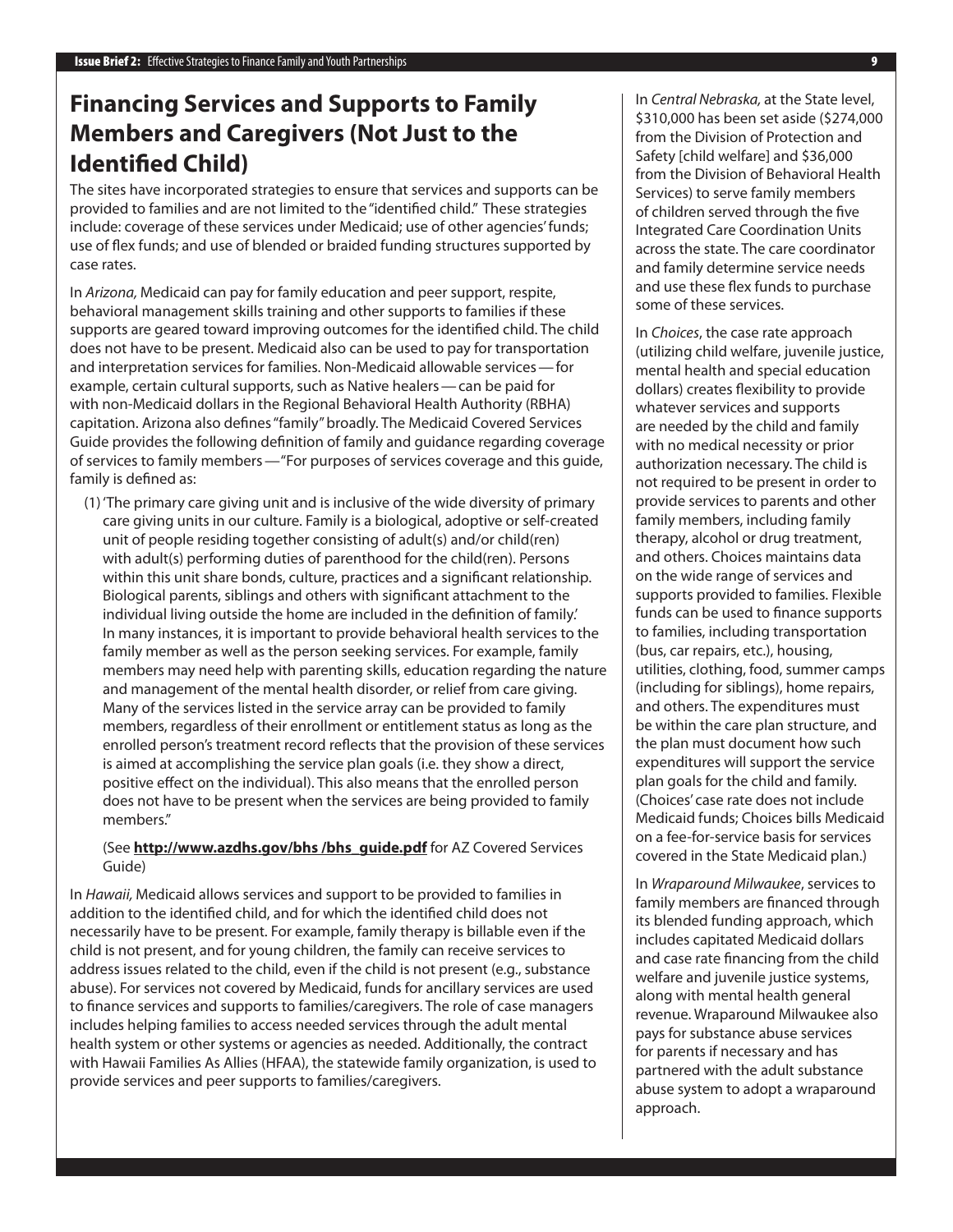### **Financing Family Organizations to Provide Direct Services and Supports**

In some sites, family organizations can provide direct services and supports, with resources for these services included in contracts with these organizations or by allowing them to bill Medicaid.

In *Arizona,* Medicaid created a new provider type, called a Community Service Agency (CSA), to allow family organizations and other non-traditional providers to be Medicaid providers for certain rehabilitation services. Both the Family Involvement Center (FIC) in Maricopa County and MIKid (the statewide family organization) became CSAs. As a CSA, FIC can bill Medicaid for rehab services, including skills training and development, health promotion and behavioral coaching, as well as support services, including peer and family support, respite and personal care services. Thus, family organizations not only receive contracts from the state and from individual Regional Behavioral Health Authorities (RBHAs), but they also can be direct service providers and enhance revenue through service billing. Subsequent to the site visit, FIC also became licensed as a behavioral health provider, which allows it to provide case management services. Medicaid billings thus generate revenue for the organization. In addition, each of the Comprehensive Services Providers (CSPs) in the managed care network in Maricopa County must have family support partners on staff, who are paid for by the managed care system. These family support partners can provide services in any location (e.g., school, court, home, etc.).

In *Hawaii,* consumer and family-run services are supported through Medicaid, block grant, and general revenue funds. Block grant and general funds finance parent partners, parent skills training, peer mentoring services for youth, and parent-toparent supports. An attempt was being made at the time of the study visit to have all of these services covered under Medicaid through an amendment to the state plan; approval was pending.

In *Choices* in Indiana, the family organization (Rainbows) is a provider of some services. In this role, it is treated like any other service provider and is paid on a fee-for-service basis for services, such as mentoring. Financing comes from the case rates. Services provided include family-to-family mentoring. Currently, the county child welfare system contracts with Rainbows to provide *Common Sense Parenting*, which has begun to provide this service to Dawn families. The trainers will be paid to provide this training. Rainbows also provides parent support groups, financed as part of the contract with the family organization.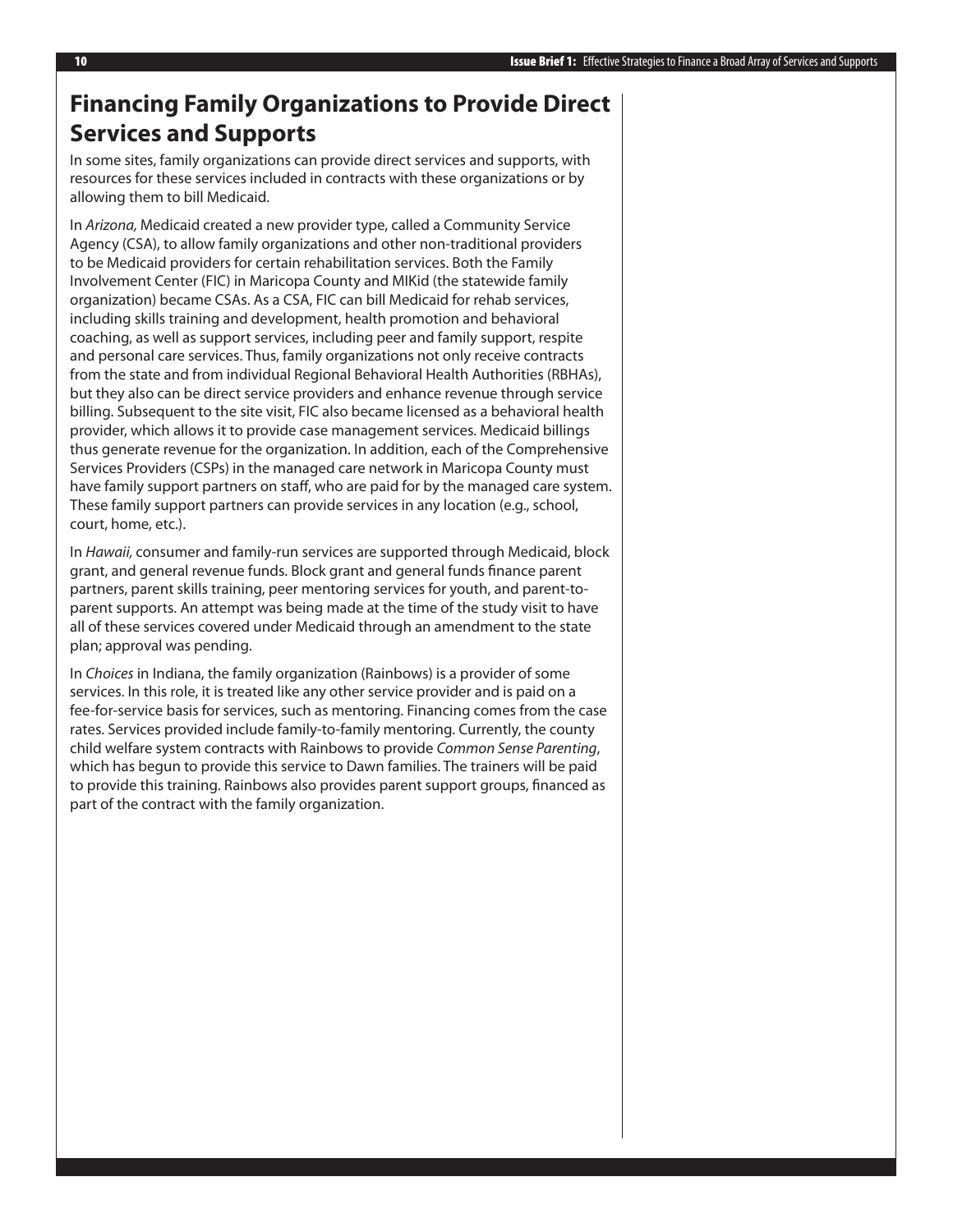# Summary

Virtually all of the sites studied treat the development and growth of family and youth partnership as an important "cost of doing business" in an effective system of care for children and youth with behavioral health challenges and their families. They utilize a variety of financing strategies to support family and youth partnership at the policy and system management levels, as well as at the service delivery level. The principal funding sources used include: *Medicaid service dollars; Medicaid administrative case management dollars; general revenue from mental health, child welfare, juvenile justice and special education systems; Federal discretionary grants; and Federal block grants.* Principal financing strategies include*: use of case rates supported by cross-system financing* to create flexibility to support family and youth partnerships, provide services to family members/caregivers and not just the identified child and to create choice for families; *maximization of Medicaid particularly through capitated managed care arrangements; allowing family organizations to be direct service providers,* which increases revenue through billable services; and *incorporation of specific flexible funding pots of money.* 

*An overarching strategy used by virtually all of the sites is financing family-run organizations*. The following graphics illustrate and summarize the key roles played by the family organizations in the sites' overall financing strategies for their systems of care.

# **Arizona: Family Involvement Center**



## **Family Involvement Center Financing**

Financed initially by state legislative appropriation and foundation grant; now financed by state mental health general revenue, tobacco settlement monies, Federal mental health and substance abuse block grant, Federal discretionary grants, Medicaid billable services, and child welfare general revenue and Title IV-E waiver funds

### **Family Involvement Center Contracts**

- • Contract with AZ Department of Health Services/Division of Behavioral Health **Services**
- • Contract with Maricopa County Regional Behavioral Health Authority for administrative functions
- Contract with Maricopa County Regional Behavioral Health Authority as direct service provider
- • Contract with AZ child welfare system

### **Family Involvement Center Functions**

*Under State Mental Health Contract:*

- • Policy and system management involvement
- • Payment of stipends, transportation, child care to support family and youth partnership at policy/system management levels
- Training of families, providers, staff on AZ system of care principles and family and youth partnership
- In partnership with MIKid, development of a Latino family organization
- • Building of family and youth movement

#### *Under Administrative Contract with Maricopa County RBHA:*

- • Staff and participate on Children's Advisory Council
- Recruit and train family partners for variety of roles
- • Recruit, train and support family peer mentors
- • Organize open education opportunities
- • Provide information and referral
- • Co-facilitate administrative meetings
- Train and provide technical assistance to providers on family and youth partnership

#### *Under Contract as a Direct Service Provider–Provides:*

- Peer mentoring
- • Respite
- Behavioral coaching
- Skills training
- • Health promotion
- • Family support and education
- • Personal aide services

*(Subsequent to the study period, the family organization also became a provider of case management services.)*

*Under Contract with State Child Welfare System:*

• Provide peer support for families at risk of child welfare involvement through a Family-to-Family approach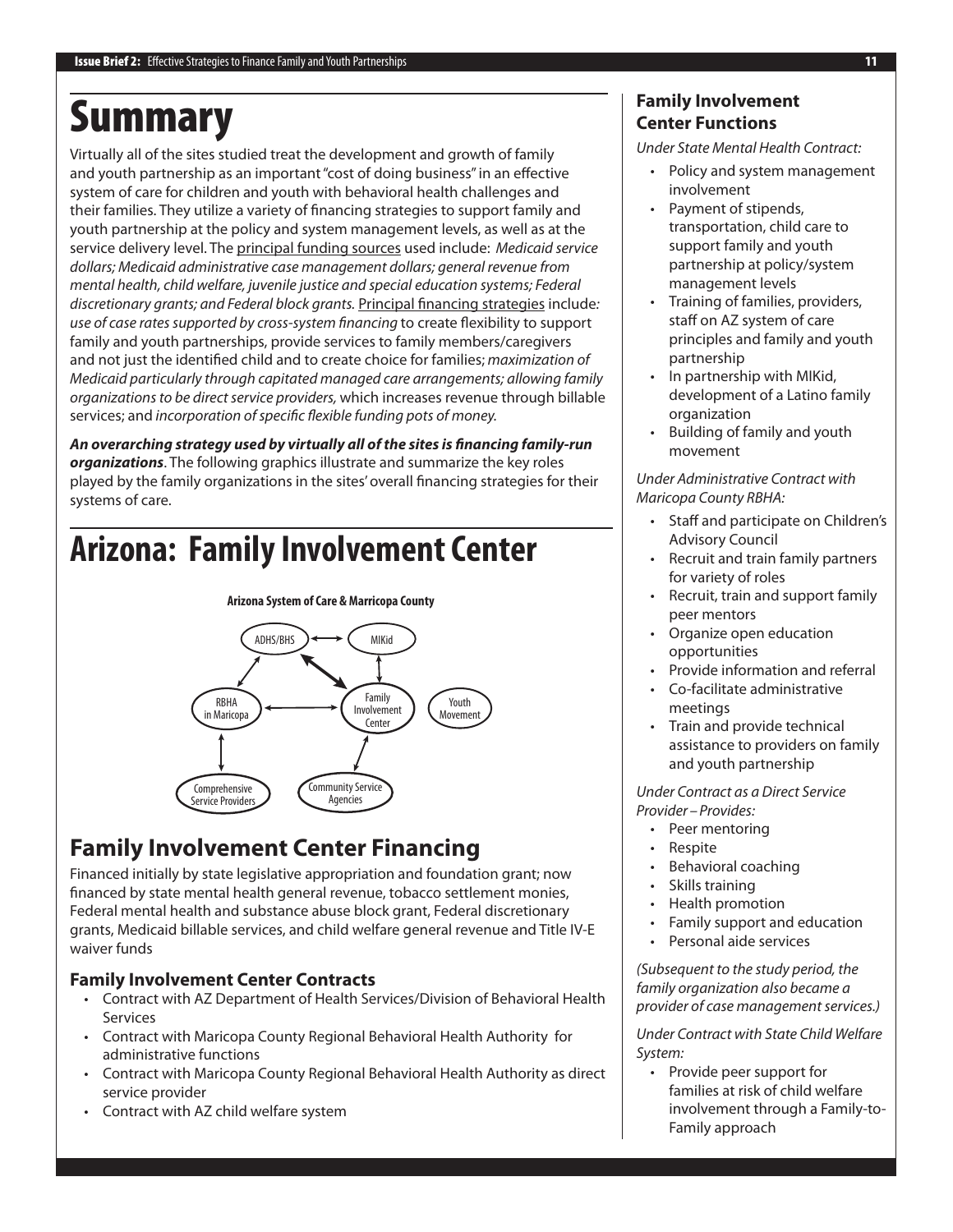## **Hawaii: Hawaii Families As Allies**



## **Hawaii Families As Allies Financing**

Financed by state mental health general revenue, Federal mental health block grant, and Federal discretionary grant dollars

#### **Hawaii Families As Allies Functions Under Contract with State Child and Adolescent Mental Health Division**

- Policy and system management involvement
- Development of a program on a broad range of topics to enhance attitudes, skills and knowledge of youth and families
- Training on a broad range of topics
- Information dissemination via a web site
- Production of a newsletter
- • Conducting workshops and at least one annual conference
- Organization and support for a Youth Council
- Operation of a statewide phone line for information and help to families
- **Employment of Consumer/Family Relations Specialists** to be available via phone to assist families
- • Development and maintenance of resource manuals—one on community resources and one on recreational, leisure and educational resources
- Peer support through recruitment, training and supervision of Parent Partners
- Social marketing to reduce stigma
- Participation in the state's Strategic Planning process for child and adolescent behavioral health

# **Central Nebraska: Families CARE**



## **Families CARE Financing**

Financed initially by a Federal discretionary grant; now financed through blended case rate comprised of mental health and child welfare general revenue dollars that is supporting Integrated Care Coordination Units—8% of case rate goes to Families CARE

#### **Families CARE Functions**

- Recruitment, training and support for Parent Partners (peer mentors) and youth peer mentors
- Providing child care, transportation, food and other supports for families and youth to participate at policy, system management and service delivery levels
- Providing family education and support
- Training of families, youth, providers and others in system of care principles and family/youth partnership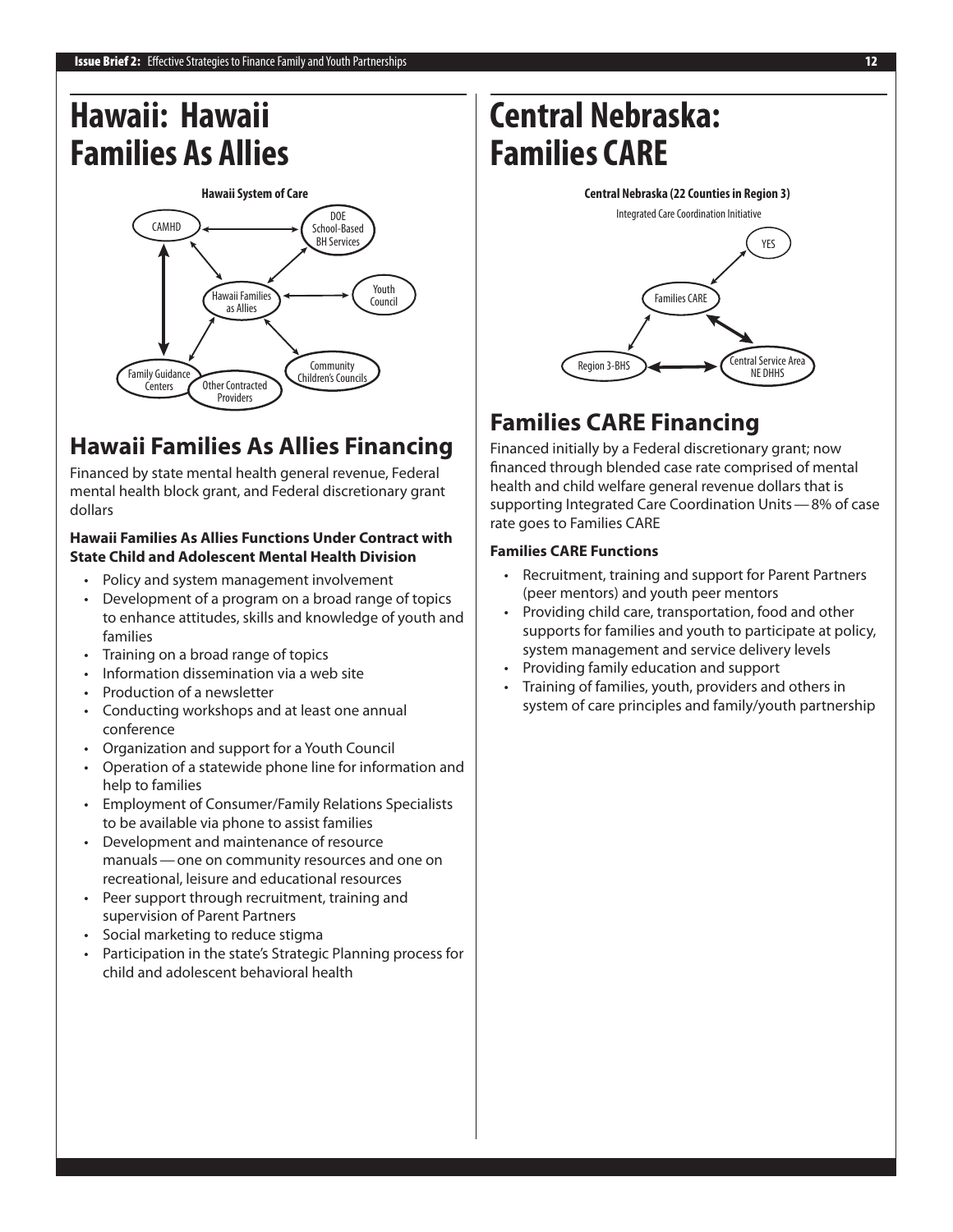## **New Jersey: Family Support Organizations**



## **Family Support Organizations' Financing**

Financed by Medicaid administrative case management, state mental health and child welfare general revenue, and Federal discretionary grant dollars

### **Family Support Organizations' Functions**

- • Provide family and youth peer support for families and youth involved in Care Management Organizations
- Assist families with access to services, including to Medicaid entitlement programs
- • Provide general family education and advocacy
- • Provide training for families, youth, providers and other stakeholders in system of care principles

# **Vermont: Vermont Federation of Families**



## **Vermont Federation of Families Financing**

Financed by state mental health general revenue, Federal discretionary grants and foundation grants

#### **Functions of Vermont Federation of Families**

- Policy and system management level involvement
- Providing support for families to be involved at various levels of the system
- Training for families, providers and others on system of care principles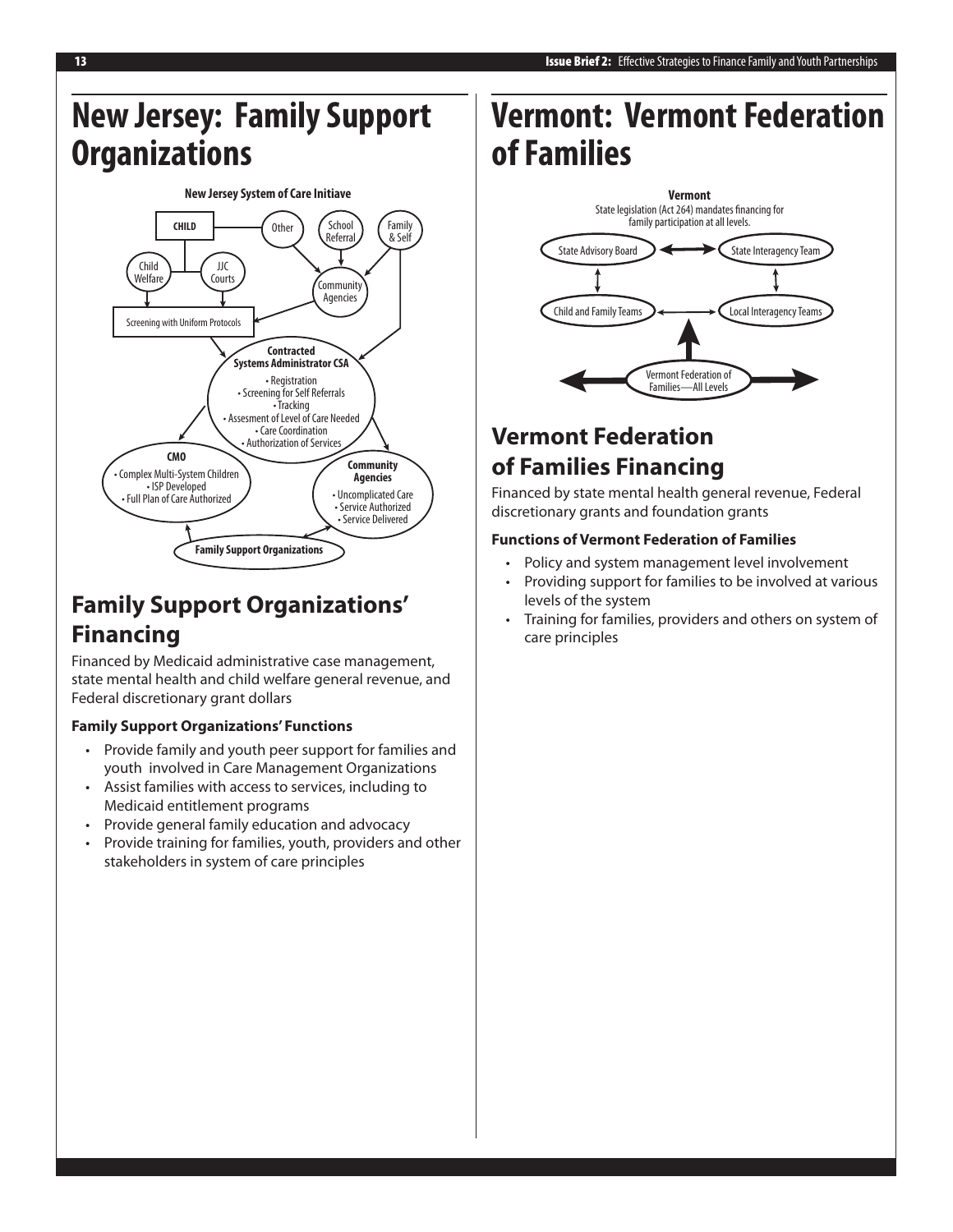## **Choices–Dawn Project: Rainbows**



## **Rainbows' Financing**

Financed through blended case rate comprised of child welfare, juvenile justice, special education and mental health dollars, including contract for administrative functions and revenue from billable peer support services

### **Rainbows' Functions**

- • Policy and system management level involvement
- Peer support for families involved in the Dawn Project
- Training for family members, providers and others on partnering with families and system of care principles
- • Operation of a hot line
- • Production of a newsletter for families
- Offering family support groups

# **Wraparound Milwaukee: Families United for Milwaukee County**



### **Families United Financing**

Financed through blended funding case rate, comprised of child welfare, juvenile justice, mental health, and Medicaid dollars

#### **Families United Functions**

- • Policy and system management level involvement
- • Training for families, providers and others on family partnership
- • Family education and support
- • Advocacy with the education system through employment of an education advocate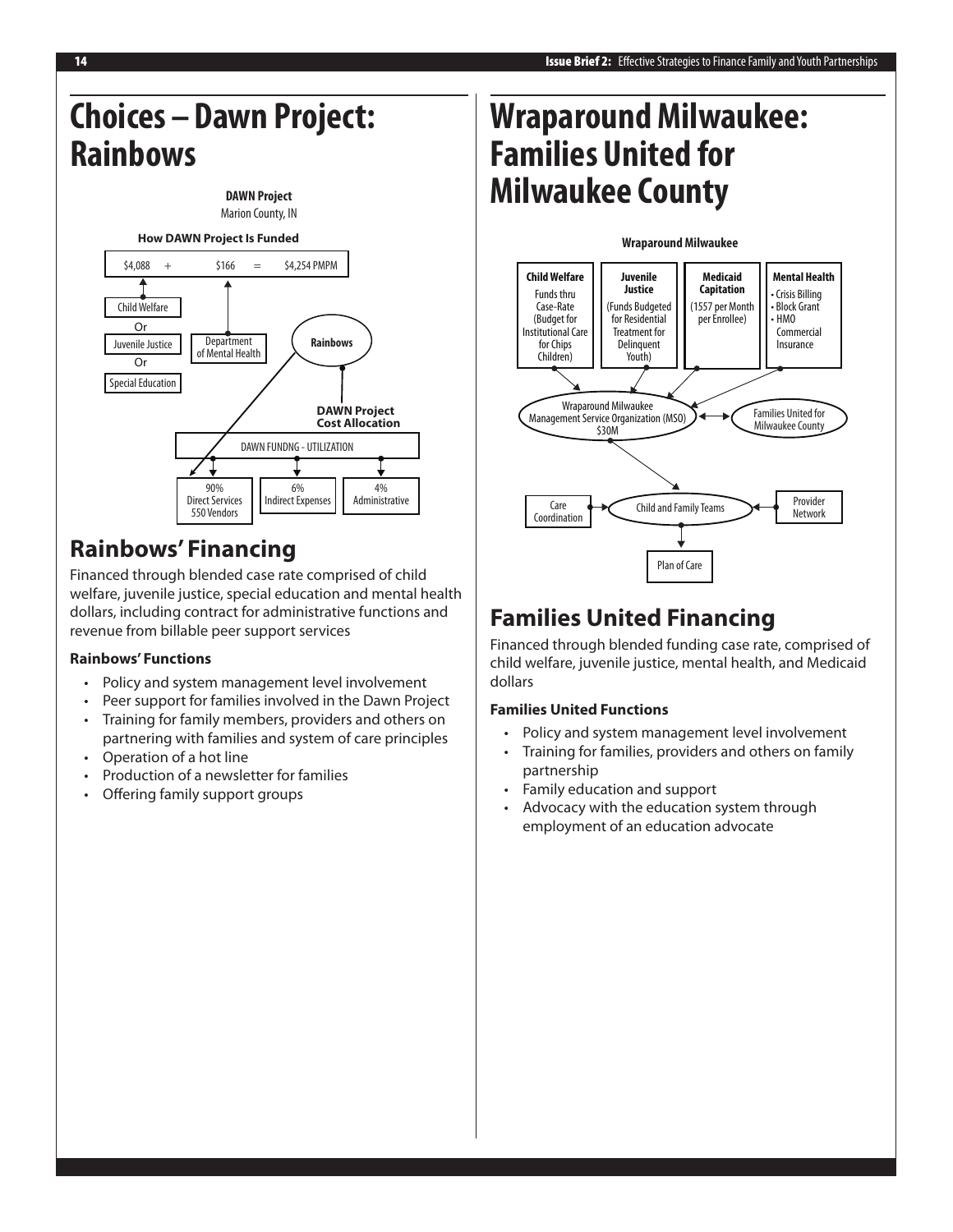## Resources

More information about the family organizations described in this Issue Brief can be found at the following web sites:

### **Arizona**

**MIKID:** http://www.mikid.org/

**Family Involvement Center:** http://www.familyinvolvementcenter.org/

**Hawaii Hawaii Families As Allies:** http://hfaa.net/

**New Jersey Family Support Organizations:** http://www.state.nj.us/dcf/behavioral/links/family.html

### **Vermont**

**Vermont Federation of Families for Children's Mental Health:** http://www.vffcmh.org/

### **Central Nebraska**

**Families CARE:** http://www.gucchd.georgetown.edu/files/conference\_calls/ TACenter/21Jun07/NEFinancingStrategies6-21-07.ppt

### **Choices Rainbows:**

http://www.specialedu.ips.k12.in.us/communities/ specialedu/Assets/pdf/RainbowsBrochure2.pdf

### **Milwaukee Wraparound**

**Families United for Milwaukee County:** http://www.milwaukeecounty.org FamilyAdvocacyWrapar10154.htm

More information about the RTC Study 3 on *Effective Financing Strategies for Systems of Care* can be found at: **http://rtckids.fmhi.usf.edu/research/study03.cfm**

### **This publication developed through the cooperative efforts of…**

**Research and Training Center for Children's Mental Health**

Department of Child and Family Studies Louis de la Parte Florida Mental Health Institute University of South Florida Tampa, FL

**National Technical Assistance Center for Children's Mental Health** Georgetown University Center for

Child and Human Development Washington, DC

**Human Service Collaborative** Washington, DC

**Family Support Systems, Inc.** Peoria, AZ